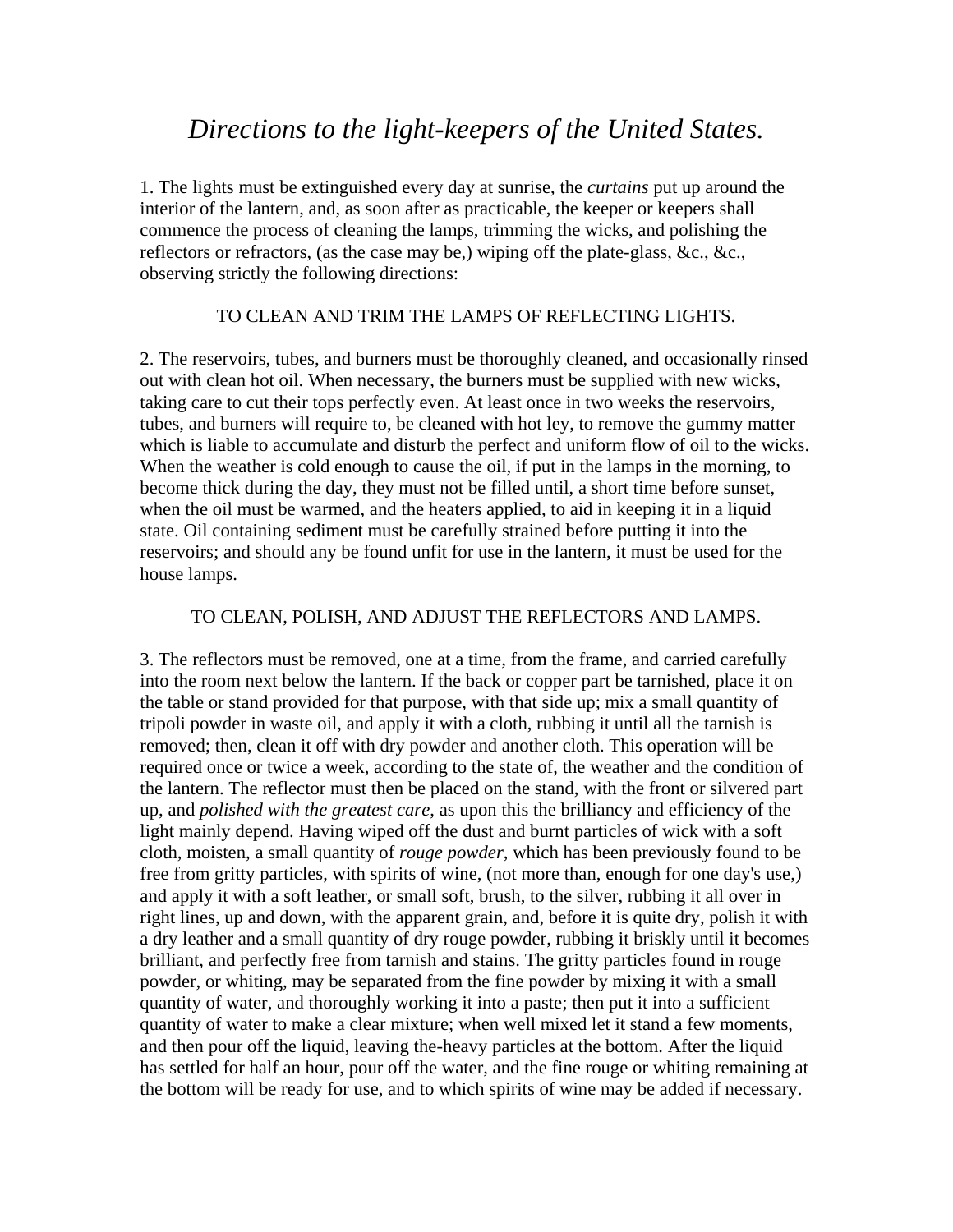The reflectors will ordinarily be required to be cleaned in this manner about once a week; at other times, when the silver is not much discolored, it will be sufficient to apply a little dry rouge powder in a soft bag lightly, breathing on it at the same time, and then polish it off with a clean dry leather. The silvered part of the reflectors must be cleaned with the *rouge powder*, whiting, and spirits of wine, authorized by the *instructions* of the Lighthouse Board, and in the manner indicated in the directions. The *tripoli powder* must be used exclusively for the brass work.

4. The glass chimneys must be made perfectly clean and free from stains, and to fit into their sockets steadily and perfectly upright, (parallel to the axis of the burner,) to prevent, the sides from being smoked or injured by being unequally heated by the flames.

5. The screws for raising and lowering the wicks, and chimneys must be tried, to ascertain if they can be moved without difficulty, and the tubes of the burners examined, to see if the oil stands at the proper level, to supply the wicks with regularity; but the lamps must never be tilted to regulate the flow of oil. Defective lamps must be removed, and spare ones substituted at once.

6. The reflectors should be as close to each other, both the lower and the upper tiers, as possible, their lips perpendicular to the horizon, and the burners in the focus of each. Too much care cannot be observed in performing this part of the keeper's duty, to insure the strongest ray of light being directed to those points of the horizon of most importance to the mariner, and to prevent, as far as possible, any waste of light, by allowing it to be transmitted to points where it is not required. The adjustments of the lamps and reflectors can be easily made by the aid of the eye, a foot-rule, and a plummet.

7. The leathers, cloths, linen rags, and polishing powders must be kept in tight cases, well wrapped up, free from damp and dust. In using the leathers great care must be taken to fold them smooth, free from crease or uneven surface, and that no grit or other hard substance adheres to them to injure the silvered surface of the reflectors; and no leather, which has been wetted or washed with water, shall be used, on any account, to clean the silvered part of the reflectors.

8. Having completed the cleaning of the lamps, burners, and reflectors, and placed them properly on their frames, and the whole illuminating apparatus being in every respect ready for lighting, the cover kept for that purpose must be placed over the lamps and reflectors carefully, so as to prevent any dust from settling on them during the cleaning of the lantern-floor and platform, both of which must be carefully washed and wiped with cloths when necessary. When the interior of the dome, chandelier, astragals, &c., &c., require to be cleaned with water, or in any other way than by the use of brushes and dry cloths, it must be done early in the day, and before the lamps and reflectors are cleaned, that the whole may be thoroughly dry before sunset.

9. Previous to lighting the lamps in the evening, the curtains must be taken down carefully and put away in a clean place, and all the reflectors wiped off with a soft, clean cloth to remove any dust that may have settled on them during the day. Care must be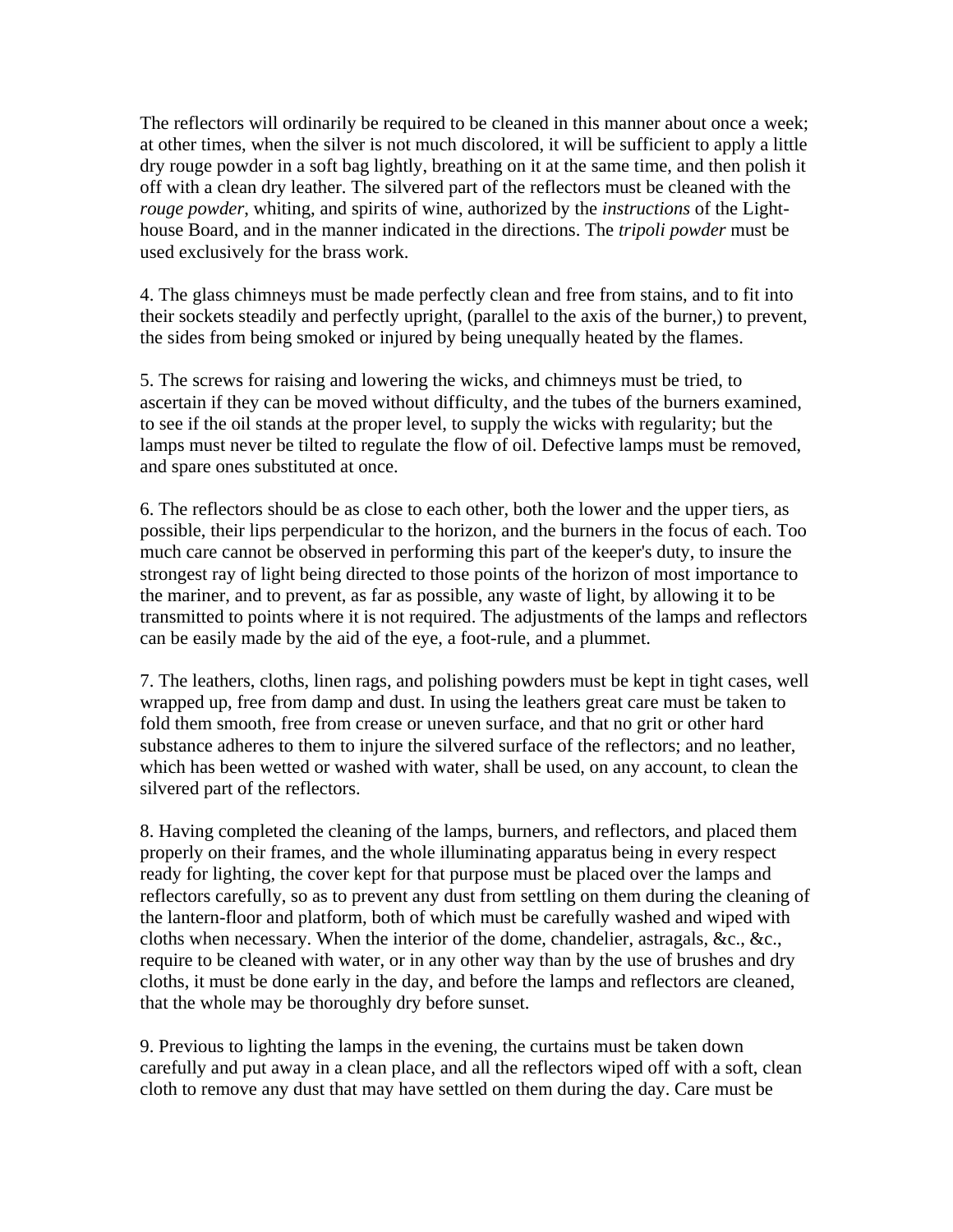taken, at all times, to prevent dust and sand from getting into the lantern. When there is sufficient wind to move the dust and sand, the lantern-door should be kept tightly closed.

10. In lighting, the lamps the keeper must light them one after another as rapidly as possible, taking care to have the tops of the wicks ignited all round, and screwed down to the lowest point at which they will burn before leaving them, and the glass chimney raised as high as possible. Haying in this manner lighted all the lamps, he must commence with the one first lighted, and raise the wick gradually until the flame is about three-fourths of an inch high, and at the same time lower the chimney gradually in the same proportion.; continue the operation with each one in succession, until the first one lighted is again reached. Each light must now be raised in succession to its greatest height; and the chimney lowered to its proper point, to produce the brightest and whitest light, though very gradually, taking care that the wicks are not elevated so rapidly as to cause them to char or smoke. The flames should be from *one and a quarter to one and a half inch in height* when properly lighted, and attended. Good lights can only be produced by being frequently examined and carefully attended to, and kept perfectly free from smoky points, with clean chimneys and refractors or bright reflectors of proper shape and in perfect adjustment.

# VENTILATION.

11. One of the most important duties of the light-keeper is to be watchful and attentive in keeping the lantern well ventilated. When there is very little wind a portion of all the ventilators placed in the lower part of the lantern may be opened, having due regard to the clear and steady burning of the lights. When there is much wind the leeward ventilators only must be opened, and only so much of them as is necessary to allow the lights to burn bright, steady, and clear. Irregular currents of air, produced either by the trap or balcony-door, or by the windward ventilators, are injurious to the lights, when the means employed are in other respects good. Before leaving the lantern, even for a moment, the keeper must be certain that the ventilators are sufficiently open to admit the necessary quantity of air to produce good combustion.

12. The paint-work of the interior of the lantern must be kept washed clean and white. The whole interior of the dome, sashes, and astragals, must be painted, white. Soot, iron rust, and dust must not be permitted to accumulate in the lantern; and in the event of the plate-glass becoming discolored by the iron rust, &c., from the dome, and frame-work of the lantern, it must be thoroughly cleaned off, without delay, with spirits of wine and rouge if necessary.

13. When ice, sleet, or drift snow settles on the outside, or when the ice forms in cold weather on the inside of the glass of the lantern, a strong brine applied to it will cause its removal without difficulty, and, in extreme cases, a small quantity of spirits of wine may be employed with advantage for the same purpose. Storm panes of glass must be kept clean and ready for replacing any that may be broken during the night.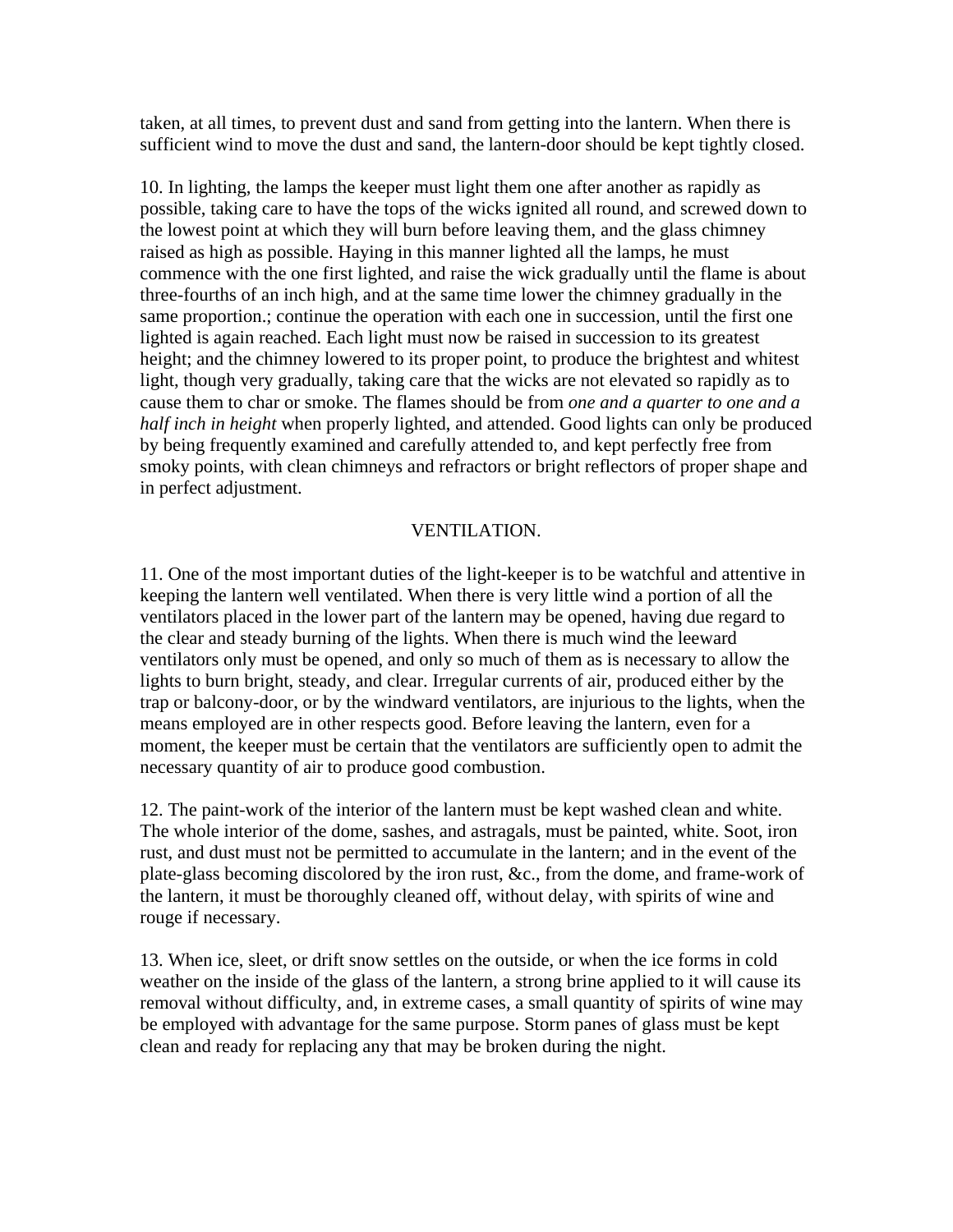14. Cleaning rags, chimneys, trimming scissors, brushes, oil-measures, chairs, stools, and the like, must be removed from, and kept out of, the lantern while the lights are: burning. Utensils of all kinds must be kept in their proper places, in the room immediately below the lantern.

15. When the weather becomes sufficiently cold to require fire to be kept in the stove, the temperature of the interior of the lantern must not be raised more than is absolutely necessary to keep the oil in a liquid state. The oil-heaters should be warmed in the stove of the dwelling-house before being placed in the reservoirs, and just before lighting the lamps.

16. Every effort must be made by the keeper to keep the towers, buildings, and premises, clean and in good order. Lime for whitewash, and paints, will be furnished in proper quantities, which must, be used economically. The stairs, floors, and railings must be kept free from oil, soot, and dirt.

# LIGHTNING RODS.

17. Keepers are particularly cautioned not to neglect the electrical conductors attached to the towers and dwellings. Care must be taken to ascertain that they are not in contact with iron girders, bands, or other metal employed in the construction of the buildings; that they are not injured by being cracked or broken, and that they lead out from the building, either into the water, or; sufficiently outward and downwards into the ground to reach the wet earth; the part in the ground to be surrounded by powdered charcoal.

# REVOLVING MACHINERY.

18. The revolving machinery requires the especial care and attention of the light-keepers. Every part of it must be carefully cleaned with small brushes, furnished for the purpose, and with pieces of soft white pine, cut to the proper size-and shape, to remove the dust and gummy oil which are liable to adhere to its different parts. When it is thoroughly cleaned, the pivots must be oiled, either with olive oil, neat's foot oil, or the best quality of sperm oil; and if the fly is driven by an endless screw, that screw must be oiled also. This operation must be performed at stated periods, and always when, upon examination, it is found necessary. The *fly, or regulator*, must be adjusted by testing the machinery in motion with the aid of a good time-piece. The duration of the revolutions must be strictly in conformity to the stated, periods in the light-house fist, and to directions from the proper officers of the aboard. The time occupied in performing the revolutions must be frequently tested, and in case of any deviation from that prescribed, the *fly* must be readjusted.

# FOG SIGNALS.

19. These essential aids to navigation demand the same care and attention, on the part of the keepers, that the lights do. Whistles, bells, or gongs, fitted with the necessary machinery, require to be examined daily, to see that all is in working order and